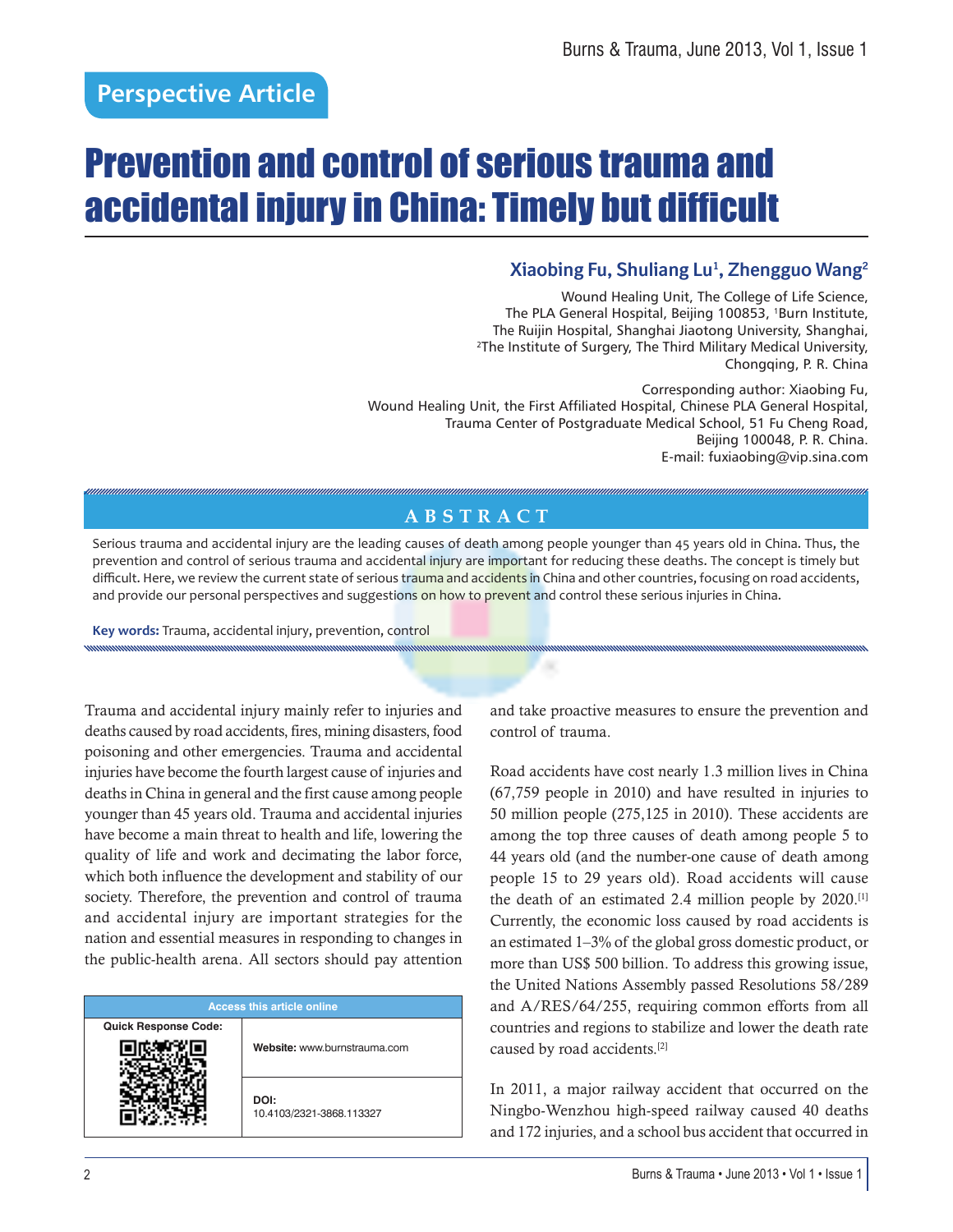Yulinzi Town, Gansu Province, resulted in 21 deaths. Such horrifying cases have attracted people's attention to road accidents and resulted in discussions to reform the school bus system. We lack detailed statistics on injures caused by fire, but experts estimate that 5 to 10 million people suffer burn injuries or die of burns each year in China. Although China has the highest rate of successfully treating burns in the world, disability caused by severe burns still prevents a large number of people from working and having normal social activities, which has added to the economic burden on our social system.

Among natural disasters and major mine accidents, the damage from the massive 2008 earthquake in Wenchuan County, Sichuan Province, is still fresh in people's memories. The earthquake caused 69,134 deaths, 374,061 injuries and 17,681 missing people, resulting in 46,162,165 affected people. The direct economic loss reached RMB 845.1 billion.<sup>[3,4]</sup> After the earthquake, studies revealed that certain people died or became disabled because of inadequate first-aid treatment.

According to the World Health Organization, 20% of people involved in road accidents die due to delayed firstaid, and two-thirds of such deaths occur within 25 min after the trauma. In China, 60% of such deaths occur before patients arrive at the hospital. Therefore, road aid and rescue must be timely and immediate, and concepts such as the "gold 10 minutes", the "golden hour" and "first-aid starts in the field" have become widely accepted.

Trauma and accidental injury can cause tremendous damage and lead to horrifying consequences for people's lives and property. Sudden disasters have been instructive, and advanced countries have taken action to teach the public basic first-aid knowledge through seminars, workshops, newspapers, magazines, booklets and the internet. The penetration rate of first-aid knowledge has reached 40% in France and 60% in Germany. In the US, people have a strong awareness about administering first-aid, and the penetration rate of relevant information is as high as 89.95%, with the number of people receiving basic firstaid training exceeding 70 million, or about one-third of the population. Several countries have included first-aid techniques in their basic education curricula. In Germany, children younger than 10 years old must receive 8 hours of first-aid training, and adolescents between 10 and 16 years are required to take a course for 1.5 days. Additionally, strict laws ensure that specialized industry workers receive regulated first-aid training. For example, patrol officers in Italy must undergo basic first-aid training, and US firemen, police and security guards must receive training for at least 21 hours. Drivers of school buses and coaches in certain US states must pass basic life-support first-aid training.

In addition, people who administer first-aid without asking for a reward should be protected by law, such as the Good Samaritan Law, which has been passed by most US state governments.[5] Such people are mainly non-professionals who provide the first level of aid (first responders). The Good Samaritan Law encourages people to aid each other in emergencies. The law calls for people to use their common sense under such circumstances and to try their best to save lives and reduce deaths and injuries based on ability, knowledge and skills.

China is taking active measures to prevent and control trauma and accidental injury. A series of actions has been initiated to promote and educate the public, implementing mandatory management measures (such as banning drunk driving) and developing emergency system and treatment techniques, such as setting up pre-hospital emergency reaction chains and emergency hotlines and organizing promotion and training through the Red Cross. However, in general, people are still ignorant about the severity of trauma and accidental injury and first-aid knowledge and skills. We need large-scale promotion and education in this area and national strategies to prevent and control such accidents. In the current environment, in many places, the emergency response is relatively slow, and professional firstaiders cannot reach the accident field in time. Additionally, people nearby, including policemen, firemen and other drivers, lack basic first-aid knowledge and cannot offer the necessary help, which results in delay in first-aid and medical treatment and preventable deaths. In several recent cases, people administering first-aid were wrongly accused of being responsible for the accident. This situation has cultivated worries about legal issues in such cases. An increasing awareness of the law has stopped people from helping others, as in the Nanjing Pengyu incident, in which a toddler was run over and not helped by passersby.

We propose the following strategies to prevent and reduce injury and to protect first responders. First, we must establish a particular day for trauma and accidental injury promotion, recruiting medical practitioners in the areas of burns, severe diseases, first-aid and medical management; traffic police and Red Cross workers to give lectures on the significance of trauma and accidental injury, early perception and first-aid skills. Such a day would inform the public that trauma and accidental injury are preventable, increase public awareness and encourage the public to take action. Another goal should be to teach the public how to administer basic first-aid, such as judging the state of the